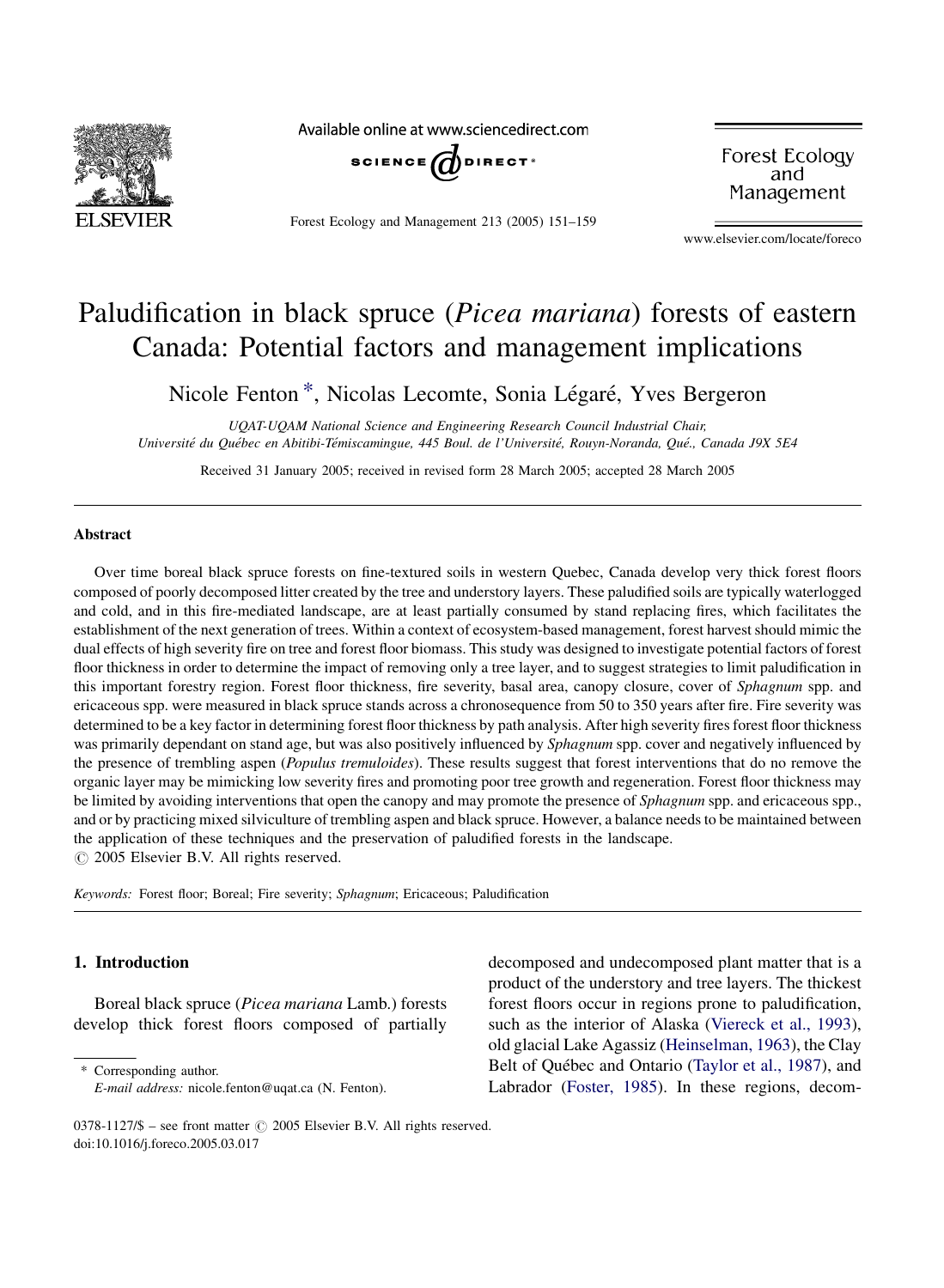position is considerably slower than litter production, due to low temperatures, and the presence of poor decomposition substrates in the litter [\(Prescott et al.,](#page-8-0) [2000](#page-8-0)). As a result, very thick forest floors accumulate, and forests may develop into peatlands [\(Crawford](#page-7-0) [et al., 2003\)](#page-7-0).

While paludification is frequently discussed, the local mechanisms that result in reduced decomposition are not clear. Cited causes include Sphagnum spp. invasion ([Lawrence, 1958\)](#page-8-0), thick-feather moss cover ([Viereck et al., 1993](#page-8-0)), the presence of ericaceous species ([DeLuca et al., 2002](#page-7-0)), and water table rise due to a variety of causes [\(Taylor et al., 1987; Bonan and](#page-8-0) [Shugart, 1989\)](#page-8-0). Regardless of the cause, the accumulation of deep forest floors has a profound negative effect on forest productivity ([Glebov and Korzukhin,](#page-7-0) [1992; Bonan and Shugart, 1989](#page-7-0)), as paludified soils tend to be waterlogged, cold and have a significant proportion of nutrients locked up in the poorly decomposed organic matter that makes up the forest floor [\(Glebov and Korzukhin, 1992; Bonan and](#page-7-0) [Shugart, 1989; Van Cleve and Viereck, 1981; Heinsel](#page-7-0)[man, 1963](#page-7-0)). These changes are believed to cause a drop in the growth rate of trees [\(Van Cleve and](#page-8-0) [Viereck, 1981](#page-8-0)), and inhibit the development of seedlings [\(Greene et al., 1999; Bonan and Shugart,](#page-7-0) [1989](#page-7-0)). As a result, regeneration is decreased without a stand replacing fire that burns through the forest floor.

Ecosystem-based management includes the concept that diversity (biological and structural) can be conserved when forestry interventions are modelled after natural disturbances [\(McRae et al., 2001\)](#page-8-0). Therefore, in a landscape where forestry is applied, it is important to understand how the disturbance regime affects ecosystem processes in order to accurately mimic them. Within the boreal forest, it is frequently assumed that clearcuts mimic the stand replacing fires that are the dominant disturbance factor. However, it has been suggested that without site preparation to disturb the accumulated forest floor, clearcuts do not resemble fires ([Bergeron et al., 1999\)](#page-7-0). Ultimately, without a better understanding of how forest floor biomass is accumulated after fire, and how this process is affected by fire characteristics (e.g. severity or depth of burn in forest floor) the potential impacts of a lack of forest floor disturbance can only be speculated.

The objectives of this study are to examine some of the factors that are believed to influence the

accumulation of thick forest floors in boreal black spruce stands on fine-textured soils on the Clay Belt of Québec and Ontario. Factors included in the analyses are fire severity, stand density, degree of crown closure, density of trembling aspen, and cover of Sphagnum spp. and ericaceous spp. cover. High fire severity, stand density and trembling aspen presence are expected to decrease forest floor thickness, while low canopy closure, and high cover of ericaceous and Sphagnum spp. are expected to increase forest floor thickness. With a better understanding of these factors, it may then be possible to suggest silvicultural solutions to either better mimic high severity, stand replacing fires or to limit forest floor accumulation.

#### 1.1. Study area

The study was conducted in the western boreal forest of Québec, within the black spruce  $(P, P)$ mariana)-feather moss (Pleurozium schreberi) forest type [\(Grondin, 1996\)](#page-7-0). Specifically, the study took place within the Clay Belt of Québec and Ontario, a major physiographic region created by the deposits left by Lakes Barlow and Ojibway after their maximum extension during the Wisconsonian ([Vin](#page-8-0)[cent and Hardy, 1977\)](#page-8-0). The Clay Belt is an excellent area in which to study forest floor accumulation, because it is prone to paludification [\(Boudreault et al.,](#page-7-0) [2002](#page-7-0)) and supports a large forestry industry. Average annual temperature is  $0.8\degree C$  with an average of 856.8 mm of precipitation annually, recorded at the closest weather station, La Sarre, Québec [\(Environ](#page-7-0)[ment Canada, 1993](#page-7-0)). The dominant disturbance types are large fires that kill all above ground vegetation. Between 1850 and 1920, the fire cycle was ca. 135 years, and it has since increased to ca. 398 years; mean stand age is 148 years [\(Bergeron et al., 2004\)](#page-7-0).

#### 2. Materials and methods

### 2.1. Data collection

During the summer of 2003, 18 black spruce dominated sites ranging from 50 to 350 years since fire (see Appendix 1 for a full description) were sampled. A stand initiation map [\(Bergeron et al., 2004\)](#page-7-0) and an ecoforestry map ([Harper et al., 2002](#page-8-0)) were used to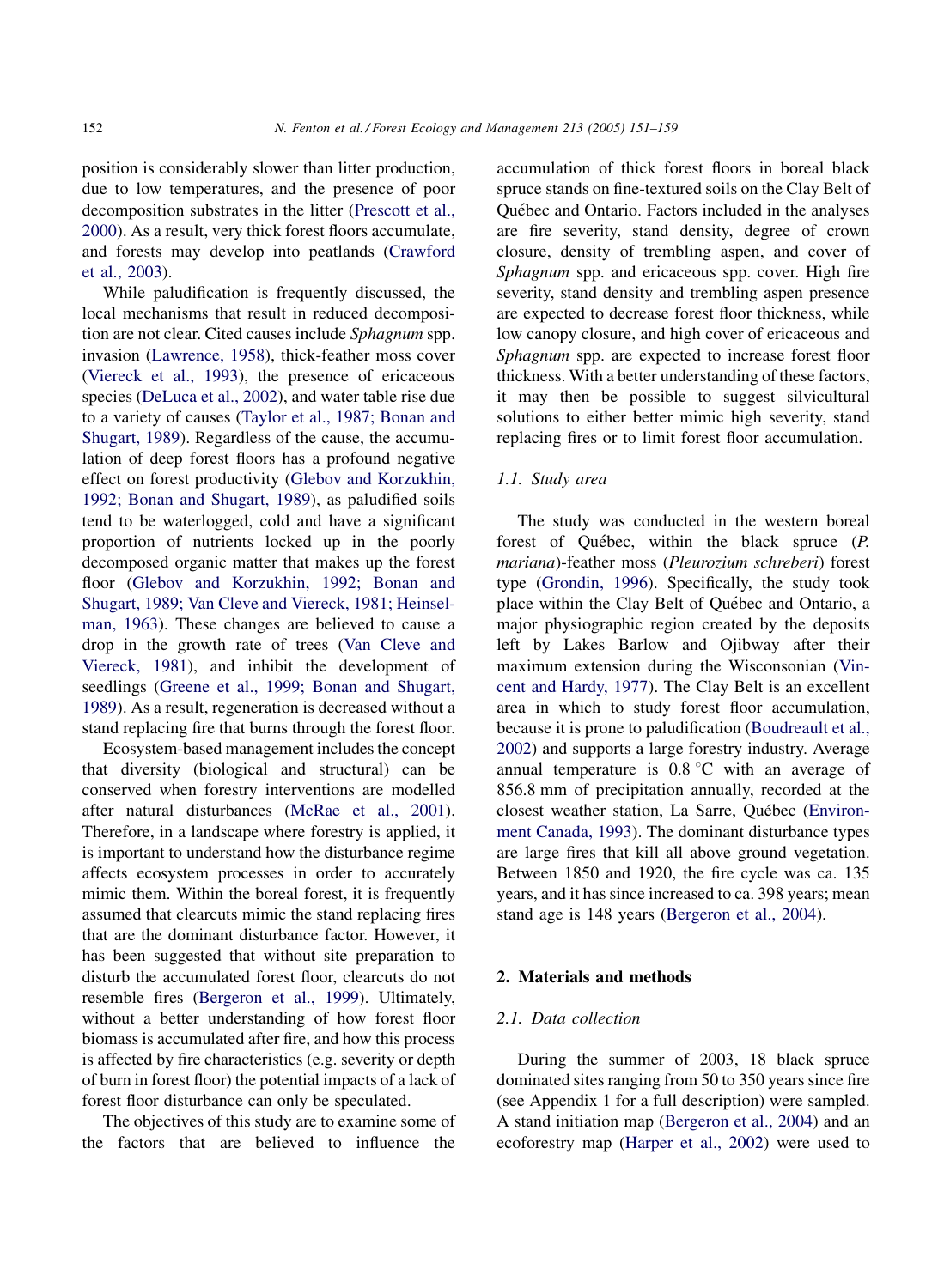choose sites on a slight incline with fine-textured deposits. Slope and soil texture were both verified at the site, and time since fire was established by either dating dominant trees or verification of fire map dates by dating a few dominant trees. The severity of the last fire on the forest floor was established by determining the position of the uppermost charcoal layer within numerous forest floor profiles. While strictly speaking, more fuel may have been consumed in the low severity fires, severity of fire on the forest floor may be most accurately measured by the amount of forest floor not consumed by fire [\(Nguyen-Xuan et al., 2000;](#page-8-0) [Alexander, 1982\)](#page-8-0). If the charcoal was situated at the interface between the forest floor and the mineral soil, the last fire was designated as high severity. If, however, the charcoal layer was within the forest floor layer, the last fire was designated as low severity. For further details on the methods used, see Lecomte et al. (submitted for publication). Among the stands sampled, 13 sites were established after high severity fire and 5 sites after low severity fire.

Within each site, five quadrats of  $100 \text{ m}^2$  were installed, with four nested quadrats of  $25 \text{ m}^2$ . Within each  $25 \text{ m}^2$  quadrat, forest floor thickness was determined by measuring the depth to mineral soil in a randomly chosen location, including therefore the entire organic layer. The clay A horizon provided a clear end point to forest floor depth. A densiometer reading was taken (a concave mirror scored with a grid to allow estimation of canopy cover), and the diameter at breast height (dbh) of all trees greater than 8 cm was measured. Basal area per hectare was calculated for all species together, and for trembling aspen alone. Both stand density and canopy openness were included as variables, as stand density also includes the effect of the trees on the soil. Covers  $(\%)$  of *Sphagnum* spp. and ericaceous spp. (primarily Ledum groenlandicum and Kalmia angustifolia) were estimated. The  $25 \text{ m}^2$ quadrats were assumed to be independent, as soil processes tend to vary on the scale of a few meters, therefore analyses were performed on the values for the  $25 \text{ m}^2$  quadrats.

## 2.2. Statistical analyses

Forest floor thickness was natural log transformed in all analyses for normality. All other variables were normally distributed.

Pearson correlations were calculated between transformed forest floor thickness and potential explanatory variables [basal area, open canopy, trembling aspen (PET) basal area, Sphagnum spp. and ericaceous spp. cover] for all sites and high severity sites separately. Spearman's correlation coefficient was used for fire severity. Because many of the potential explanatory factors examined were auto-correlated, partial correlation and path analysis, rather than multiple regression, were used to determine the potential structure (including direction) of the relationships among the variables. A d-sep test ([Shipley, 2000](#page-8-0)) was used to determine the likelihood that an a-priori structure was correct. Partial correlation coefficients (or path coefficients) among the variables allowed the determination of the magnitude of direct and indirect effects among variables. The variables included in each path analysis were selected from the list of potential variables based on strong partial correlation with forest floor thickness, indicating they were related when the other variables were held constant. The percent of variation in forest floor thickness explained by the selected explanatory variables was calculated with linear regression using SPSS 10.0. A  $p = 0.05$  was used in all analyses, except the Pearson correlations, where a  $p = 0.01$  was used, due to the large number of correlations calculated.

## 3. Results

Forest floor thickness was negatively correlated with fire severity (i.e. thinner forest floors after high severity fires), total basal area, and trembling aspen (PET) basal area, and positively correlated with cover of ericaceous spp. and Sphagnum spp., canopy openness, and time since fire (TSF) ([Table 1](#page-3-0)). The importance of fire severity is visible in the different curves for sites after high and low severity fires ([Fig. 1](#page-3-0)). After a high severity fire, a 50-year-old site had only approximately 17 cm of forest floor on average, while in a neighbouring site, 50 years after a fire of low severity; there was approximately 40 cm of forest floor.

As most of the potential factors were autocorrelated, partial correlations were calculated to determine which would be retained for path analysis.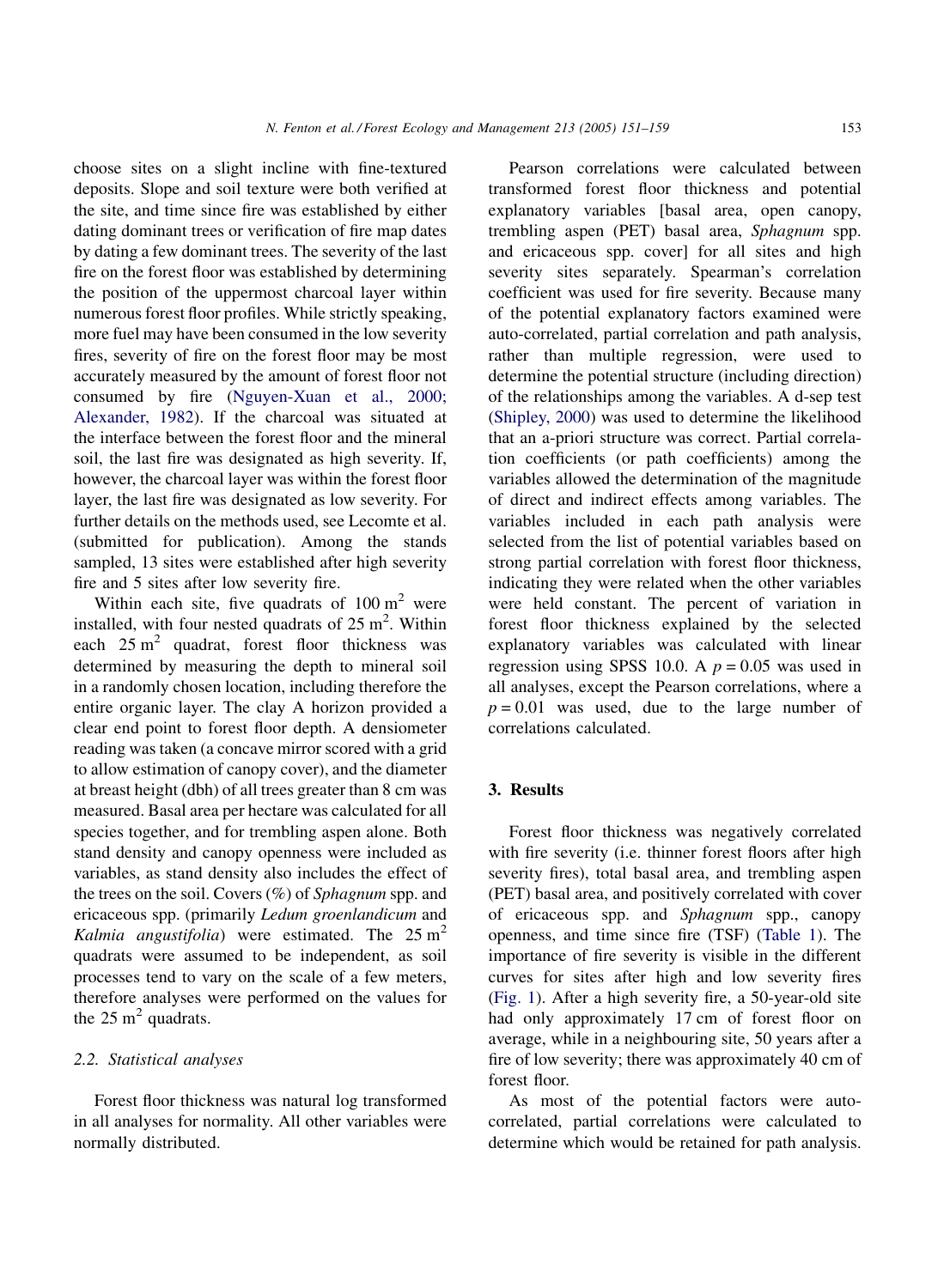| All sites              | Severity                                                   | Basal area                      | Open canopy                                         | <i>Sphagnum</i> cover                                           | Ericaceous cover                                                        | PET basal area                                                                | <b>TSF</b>                                                        |
|------------------------|------------------------------------------------------------|---------------------------------|-----------------------------------------------------|-----------------------------------------------------------------|-------------------------------------------------------------------------|-------------------------------------------------------------------------------|-------------------------------------------------------------------|
| Forest floor thickness | $-0.358$<br>Severity                                       | $-0.547$<br>0.309<br>Basal area | 0.573<br>$-0.260$<br>$-0.577$<br>Open canopy        | 0.584<br>$-0.201$<br>$-0.451$<br>0.414<br><i>Sphagnum</i> cover | 0.640<br>$-0.341$<br>$-0.607$<br>0.561<br>0.557<br>Ericaceous cover     | $-0.169$<br>0.093<br>0.249<br>$-0.108$<br>0.147<br>$-0.145$<br>PET basal area | 0.738<br>0.000<br>$-0.506$<br>0.580<br>0.526<br>0.605<br>$-0.099$ |
| High severity          | Basal area                                                 |                                 | Open canopy                                         | <i>Sphagnum</i> cover                                           | Ericaceous cover                                                        | PET basal area                                                                | <b>TSF</b>                                                        |
| Forest floor thickness | $-0.489$<br>0.565<br>Basal area<br>$-0.551$<br>Open canopy |                                 | 0.661<br>$-0.501$<br>0.449<br><i>Sphagnum</i> cover | 0.634<br>$-0.585$<br>0.591<br>0.644<br>Ericaceous cover         | $-0.177$<br>0.261<br>$-0.103$<br>$-0.150$<br>$-0.139$<br>PET basal area | 0.802<br>$-0.618$<br>0.685<br>0.724<br>0.770<br>$-0.122$                      |                                                                   |

Pearson correlation coefficients (Spearman for severity) among factors influencing forest floor thickness, in all sites, and after high severity fires

Values in bold are significant at  $p = 0.01$ .



Fig. 1. Development of forest floor with time since (A) high and (B) low severity fires as mean thickness with standard error. Each point represents the mean of 20 values for each site.

TSF, fire severity, cover of Sphagnum spp. and ericaceous spp. were retained, as they had a significant partial correlation, even when the other factors were taken into consideration (Table 2). The structure determined by path analysis [\(Fig. 2\)](#page-4-0), which was not rejected by d-sep analysis ( $p = 0.2989$ ; [Shipley,](#page-8-0) [2000](#page-8-0)), indicated that TSF and fire severity were the two dominant factors on forest floor thickness, with the largest direct effects  $0.606$  and  $-0.295$ , respectively. The cover of Sphagnum spp. and ericaceous

| $\sim$<br>. .<br>×<br>۰, |  |
|--------------------------|--|
|--------------------------|--|

Direct effect, indirect effect and error terms for path analysis of forest floor thickness in all sites, and after high severity fires

| Variable              | Direct   | Indirect | Error     | Total    |  |  |
|-----------------------|----------|----------|-----------|----------|--|--|
| All sites             |          |          |           |          |  |  |
| Time since fire       | 0.606    | 0.307    | 0.0711    | 0.738    |  |  |
| Severity              | $-0.295$ | $-0.123$ | 0.047     | 0.371    |  |  |
| <i>Sphagnum</i> cover | 0.164    | 0.324    | 0.0960    | 0.584    |  |  |
| Ericaceous cover      | 0.079    | 0.513    | 0.0481    | 0.640    |  |  |
| High severity         |          |          |           |          |  |  |
| Time since fire       | 0.489    | 0.284    | 0.0273    | 0.800    |  |  |
| <i>Sphagnum</i> cover | 0.198    | 0.288    | 0.174     | 0.659    |  |  |
| PET basal area        | $-0.116$ | 0.0235   | $-0.0845$ | $-0.177$ |  |  |
| Ericaceous cover      | $\Omega$ | 0.621    | 0.0100    | 0.631    |  |  |
| Open canopy           | $\Omega$ | 0.519    | 0.0460    | 0.565    |  |  |

Total value represents the Pearson correlation coefficient  $(R^2)$ .

<span id="page-3-0"></span>Table 1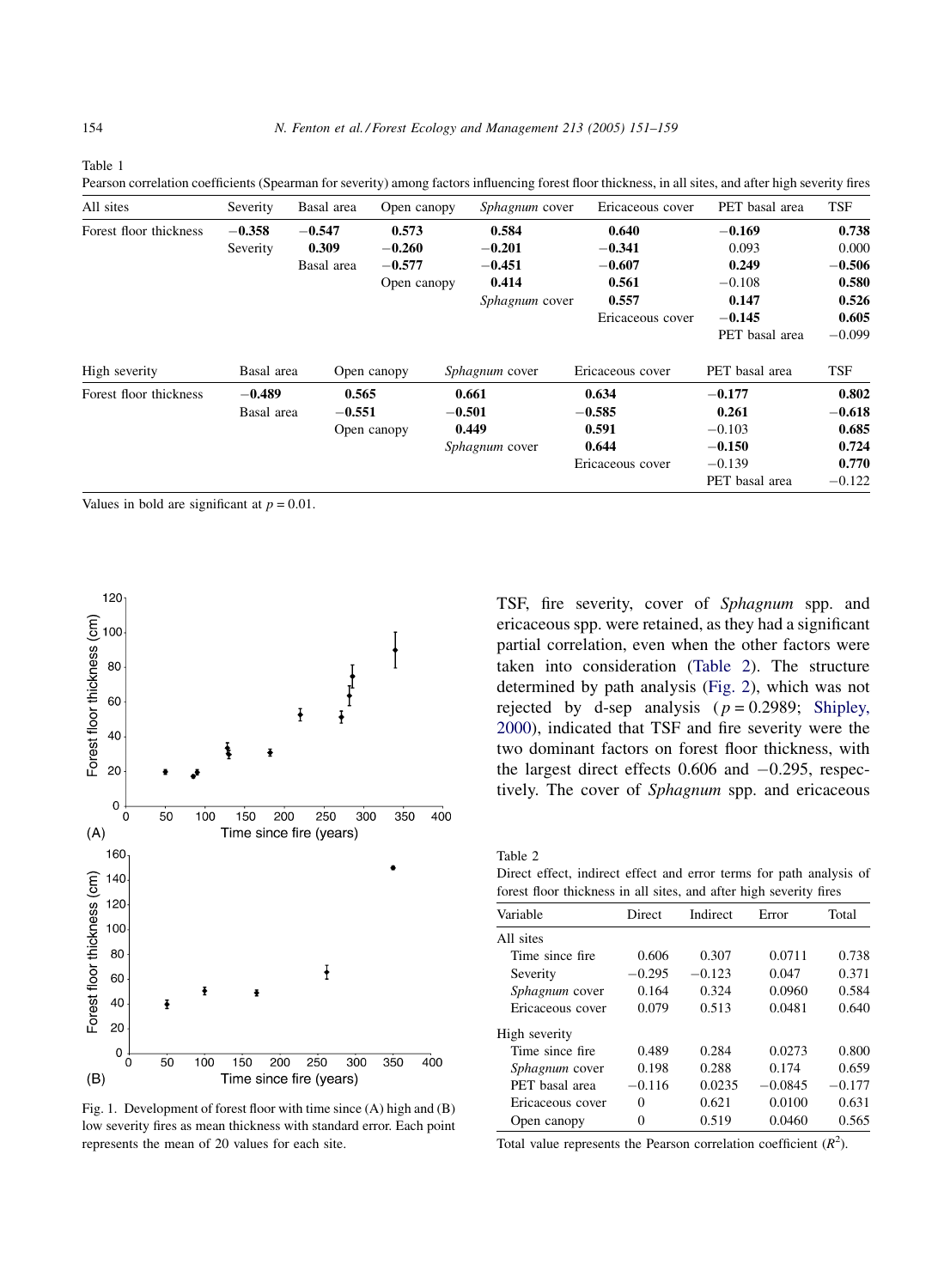<span id="page-4-0"></span>

Fig. 2. Path analysis of factors affecting forest floor thickness after high and low severity fires combined. The structure was not rejected by d-sep analysis [\(Shipley, 2000](#page-8-0);  $p = 0.2989$ ). Multiple regression indicated that 70% of the variability was explained by the included variables. Arrows and numbers indicate the direction of causality and the path coefficient between two variables.

spp. also had statistically significant direct effects, although with less influence than TSF and fire severity. In fact, the majority of the correlation between forest floor thickness and Sphagnum spp. and ericaceous spp. cover is due to shared correlation with TSF and fire severity. In turn, Sphagnum spp. cover was positively influenced by cover of ericaceous spp. and TSF. Cover of ericaceous species was influenced negatively by fire severity and positively by TSF.

As fire severity was a dominant factor, the severe sites were analysed separately. After severe fires, forest floor thickness was highly correlated with the amount of open canopy, cover of Sphagnum spp., cover of ericaceous spp., amount of trembling aspen, and TSF, which were all also auto-correlated ([Table 1](#page-3-0)).

TSF, amount of trembling aspen, cover of Sphagnum spp. and ericaceous spp., and canopy openness all had significant partial correlations when the other factors were accounted for. The structure suggested by path analysis, indicated that only TSF, Sphagnum spp. cover, and amount of trembling aspen had direct effects on forest floor thickness ([Table 2;](#page-3-0) Fig. 3). The cover of ericaceous spp. and the amount of open canopy had an indirect effect



Fig. 3. Path analysis of factors affecting forest floor thickness after high severity fires. The structure was not rejected by d-sep analysis [\(Shipley, 2000](#page-8-0);  $p = 0.725$ ). Multiple regression indicated that 65% of the variability was explained by the included variables. Arrows and numbers indicate the direction of causality and the path coefficient between two variables.

via Sphagnum spp. cover. The presented model explains 65% of the variability ( $p < 0.0001$ ), as indicated by multiple regression and the structure was not rejected by a d-sep test ([Shipley, 2000\)](#page-8-0) with a  $p = 0.725$ .

## 4. Discussion

## 4.1. Time since fire and fire severity

Time since fire was the most important factor influencing forest floor thickness within the both the entire data set and the analyses restricted to the high severity fire sites. This is only logical, as the organic matter within the forest floor takes time to accumulate. However, the linear relationship with TSF also indicates that on fine-textured soils on the Clay Belt, no additional initiative process is required. This is in contrast to other geographical areas, where a non-linear relationship exists, and thick forest floors are developed after the creation of an impermeable layer by an external factor such as the development of permafrost, a chemical change in the soil or the expansion of neighbouring peatlands [\(Viereck et al., 1993; Bonan and Shugart,](#page-8-0) [1989; Glebov and Korzukhin, 1992](#page-8-0)).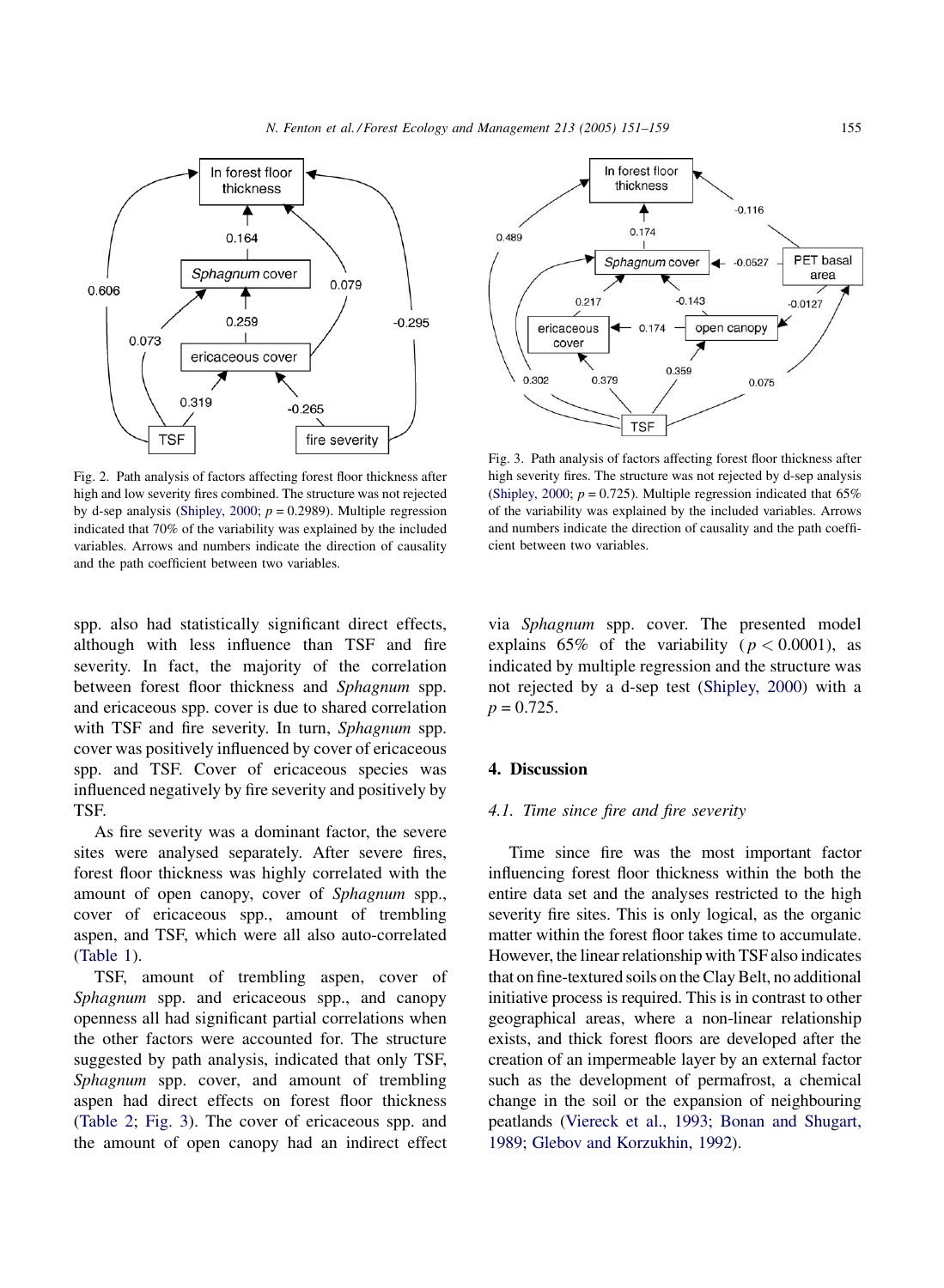From TSF, it is possible to calculate the rate of accumulation of forest floor matter. However, the true rate of accumulation in the oldest stands cannot yet be accurately determined, as these sites may be older than indicated by dendrochronological age alone. Carbon 14 tests on similar stands in the same region have indicated that the oldest trees currently found were actually established a long time after the last fire ([Cyr](#page-7-0) [et al., 2005\)](#page-7-0), resulting in an underestimation of stand age. While a change in stand age would affect the rate of forest floor accumulation and potentially the relative importance of each mechanism, it would not affect the mechanisms investigated here.

After TSF, fire severity was the most important factor in explaining variation in forest floor thickness in the complete data set. This is reflected in the very different forest floor thickness in young stands after high and low severity fires, and in the relationship between forest floor thickness and time [\(Fig. 1](#page-3-0)). This may be due to two causes. The intuitive cause is that residual matter left by a low severity fire gives the forest floor a head start. However, the presence of residual matter may also accelerate the rate of accumulation by affecting the function of factors suggested here, primarily Sphagnum spp. and ericaceous spp. For example, the residual layers of the forest floor left after non-severe fires may facilitate Sphagnum spp. establishment, and growth ([Purdon](#page-8-0) [et al., 2004; Dyrness and Norum, 1983](#page-8-0)). For this reason, a separate analysis was completed for the high severity fire sites. A similar detailed analysis of the low severity sites was not possible with the data from this study, as too few low severity fires were sampled. Therefore, future studies should focus on understanding the influence of low fire severity and residual matter on the factors influencing the development of forest floors proposed here. This may be of particular importance, as the long fire cycles found in the eastern boreal forests permit the accumulation of a significant forest floor. This may cause a self-perpetuating cycle as forests with a thicker forest floor are moister and lose less organic matter during subsequent fires ([Kasischke et al., 2000; Foster, 1985\)](#page-8-0).

#### 4.2. Forest floor thickness after high severity fires

While TSF was overwhelmingly the most important factor influencing forest floor thickness, there was variation in the thickness of the forest floor within and among sites, particularly at later stages in the chronosequence ([Fig. 1\)](#page-3-0). Within this analysis, the factors explaining this variation were the cover of Sphagnum spp., the amount of trembling aspen, the openness of the canopy, and the cover of ericaceous spp.

The presence of *Sphagnum* spp. in the understory has frequently been implicated as a key factor in the development of thick forest floors. They are believed to have a negative effect on decomposition through the development of a cold, wet, and acidic environment for decomposers ([Turetsky, 2003\)](#page-8-0). In addition, they also affect decomposition rates through their rapid production of biomass, which has a high C:N ratio, and is resistant to decomposition ([Turetsky, 2003;](#page-8-0) [Hobbie, 1996\)](#page-8-0). However, while our results indicate that they are a direct factor in determining forest floor thickness, the magnitude of effect is comparatively weak.

The direct negative effect of the presence of trembling aspen on forest floor thickness is due to the presence of a high quality litter on the forest floor, which results in higher decomposition rates overall. Légaré [et al. \(in press\)](#page-8-0) found increasing decomposition rates of popsicle sticks, in the forest floor with increasing presence of trembling aspen in the forest composition. In addition to this direct effect, the presence of trembling aspen diminished the cover of Sphagnum spp. This effect is particularly interesting when canopy openness is accounted for and implies that there is a relationship that is not directly related to shade. It has been suggested that deciduous leaves have a negative effect on the growth of forest floor mosses, either through a chemical interaction or through smothering ([Saetre et al., 1997; Frego and](#page-8-0) [Carelton, 1995\)](#page-8-0).

Canopy openness had only an indirect effect on forest floor depth, via Sphagnum spp. cover. The negative interaction between these two factors is surprising, as *Sphagnum* spp. is generally considered to be shade intolerant, and dependent on full sunlight for maximum growth [\(Bisbee et al., 2001; Ohlson](#page-7-0) [et al., 2001](#page-7-0)). However, Sphagnum capillifolium, a highly shade tolerant species [\(Hayward and Clymo,](#page-8-0) [1983](#page-8-0)), dominates in young stands (Fenton, unpublished data). As a result, total Sphagnum cover does not display the expected relationship with canopy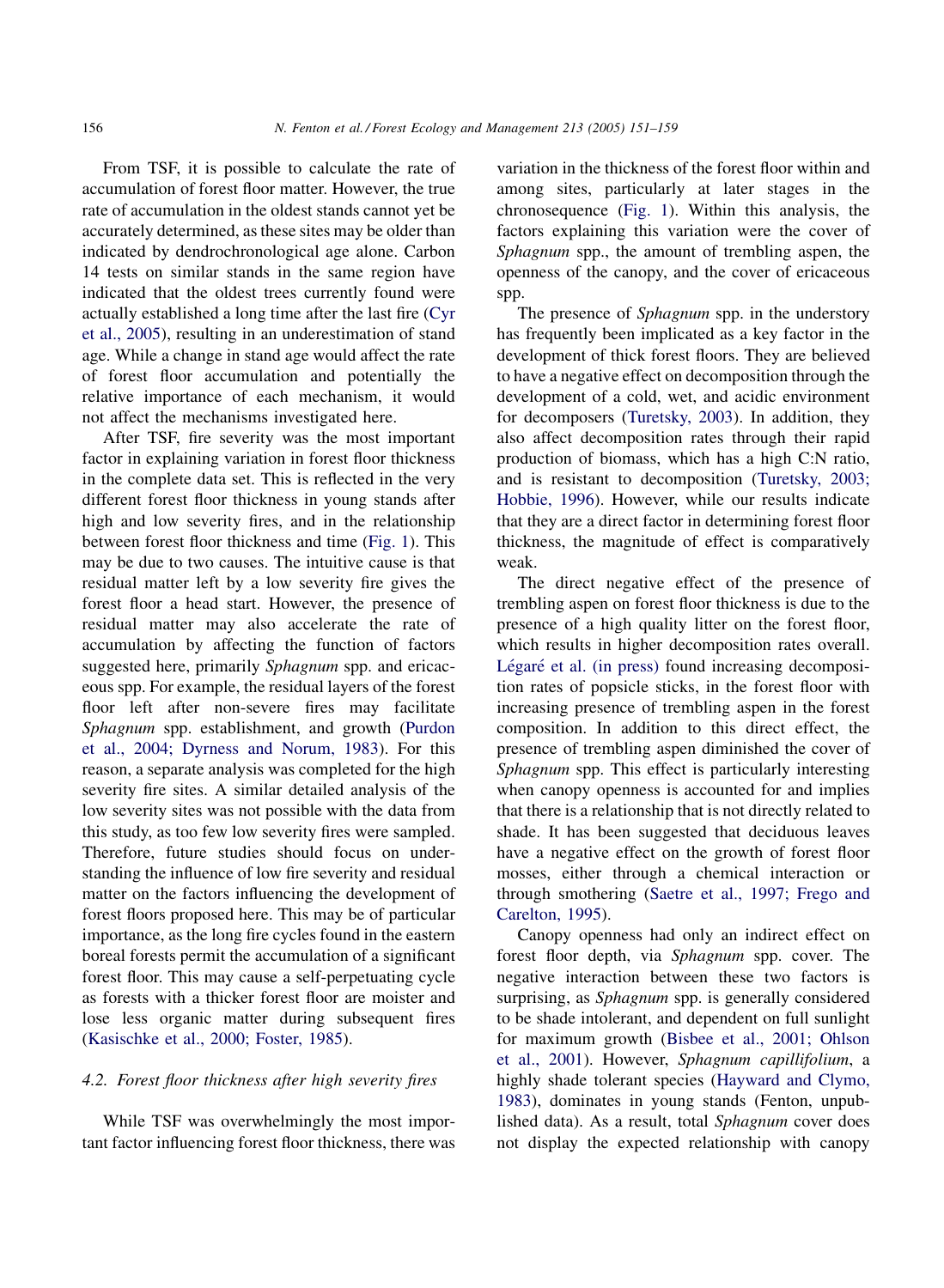openness. The negative relationship may be due to improved growth of Sphagnum spp. in the less illuminated sites, which allows them to avoid desiccation and photoinhibition.

The cover of ericaceous species had only an indirect effect on forest floor depth, via Sphagnum spp. However, in Europe Empetrum nigrum, has been shown to have a strong direct impact on ecosystemic processes [\(Wardle et al., 2003, 1997\)](#page-8-0) through the production of phenols that retard decomposition ([DeLuca et al., 2002\)](#page-7-0). In this study, while Kalmia angustilofolia and Ledum groenlandicum litter have been shown to produce phenols ([Inderjit and Mallik,](#page-8-0) [2002, 1997](#page-8-0)), their effect on forest floor thickness after high severity fires was solely through their effect on the abundance of Sphagnum spp., and probably not a direct effect on decomposition rate. Ericaceous species and vascular plants in general, may stimulate Sphagnum spp. growth through a ''scaffolding'' effect, where the Sphagnum spp. use vascular plants to physically support fast vertical growth ([Malmer et al.,](#page-8-0) [2003](#page-8-0)). The high level of variability in forest floor depth within sites, particularly in the older sites ([Fig. 1\)](#page-3-0), indicates the importance of very local factors, such as small canopy openings, and Sphagnum spp. and ericaceous spp. cover.

### 4.3. Management implications

Ecosystem-based management requires an understanding of regional disturbance and stand dynamics in order to be successfully applied. The development of thick forest floors on the Clay Belt of Québec and Ontario is an excellent example. Because on the Clay Belt black spruce stands on fine-textured soils accumulate thick forest floors over time, which have a negative effect on tree growth [\(Heinselman,](#page-8-0) [1981; Glebov and Korzukhin, 1992](#page-8-0)), any management technique that wishes to emulate a stand replacing fire must also remove at least a part of the forest floor. The very thick forest floors, and low stand density of stands established after low severity fires illustrate potential consequences of failing to do so. Further research is required in order to determine which method is most efficient at removing forest floor and creating favourable sites for black spruce.

The factors affecting forest floor thickness determined in this study suggest several potential solutions for limiting the development of the forest floor within a stand, which should be further tested. The importance of Sphagnum spp. and ericaceous spp. in forest floor depth suggest that stands with these mostly shade intolerant species in the understory should be opened up only with caution, to prevent an acceleration of forest floor accumulation. Furthermore, to limit their establishment, stands should be reestablished at high density to limit light. The influence of trembling aspen on forest floor thickness, and the more detailed analyses completed by Légaré [et al. \(in](#page-8-0) [press\)](#page-8-0) suggest that the inclusion of a moderate component of trembling aspen may limit the development of a thick forest floor. However, further research is required to determine optimal densities.

## 4.4. Conclusions

While within managed stands the accumulation of thick forest floor needs to be mitigated for continued sustainability of harvests, these stands are an important part of the natural forest mosaic. As such, they are important for conserving the diversity of a variety of taxonomic groups. Therefore, rather than suggesting that all these stands should be harvested, scarified, and planted, we suggest that fire be more accurately mimicked within the component of the landscape that is managed for timber.

#### Acknowledgements

Catherine Béland, Élise Vincent, Delphin Ruché, Amy Barker, and Martin Simard all provided valuable field assistance. Funding for this project was provided by the UQAT-UQAM National Science and Engineering Research Council Industrial Chair (NSERC), an NSERC scholarship, the Lake Abitibi Model Forest and by a NSERC partnership grant with Tembec Inc. and the Canadian Forest Service.

# Appendix A

```
See Table A1.
```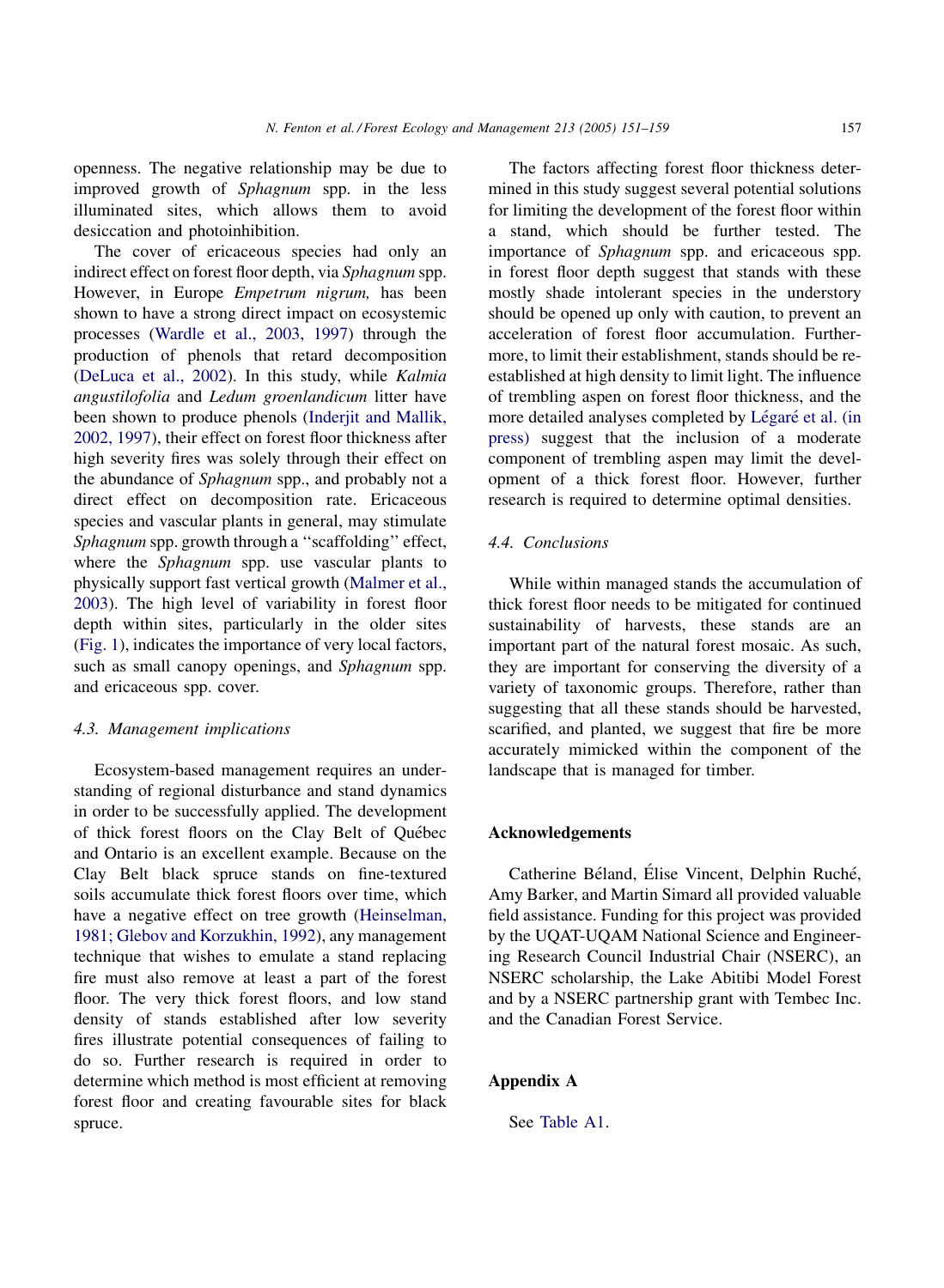<span id="page-7-0"></span>

| Table A1                                                         |  |
|------------------------------------------------------------------|--|
| Description of high and low fire severity sites used in analyses |  |

| Severity | Site            | TSF <sup>a</sup> | Forest floor<br>thickness (cm) | Basal area <sup>c</sup> | PET basal area <sup>c</sup> | Open canopy      | Sphagnum<br>cover | Ericaceous<br>cover |
|----------|-----------------|------------------|--------------------------------|-------------------------|-----------------------------|------------------|-------------------|---------------------|
| High     | D <sub>2</sub>  | 56               | $19.9 \pm 1.4$                 | $45.82 \pm 0.022$       | $0.00 \pm 0.00$             | $35.85 \pm 0.87$ | $9.5 \pm 2.4$     | $1.1 \pm 0.58$      |
|          | N <sub>23</sub> | 88               | $16.6 \pm 1.3$                 | $44.08 \pm 0.031$       | $0.00 \pm 0.00$             | $43.67 \pm 2.48$ | $9.7 \pm 4.9$     | $5.74 \pm 3.79$     |
|          | S <sub>1</sub>  | 90               | $19.7 \pm 1.5$                 | $41.94 \pm 0.057$       | $0.0050 \pm 0.0035$         | $29.07 \pm 2.0$  | $21.8 \pm 4.4$    | $7.87 \pm 1.73$     |
|          | N <sub>12</sub> | 99               | $20.9 \pm 1.2$                 | $47.41 \pm 0.039$       | $0.0073 \pm 0.0052$         | $52.68 \pm 1.71$ | $7.4 \pm 2.6$     | $6.05 \pm 2.55$     |
|          | N <sub>18</sub> | 130              | $33.6 \pm 3.0$                 | $27.23 \pm 0.042$       | $0.00 \pm 0.00$             | $55.59 \pm 2.73$ | $15.4 \pm 5.2$    | $32.26 \pm 5.42$    |
|          | W1              | 130              | $29.9 \pm 2.4$                 | $43.74 \pm 0.057$       | $0.0030 \pm 0.0030$         | $53.75 \pm 1.38$ | $11.0 \pm 3.2$    | $30.26 \pm 4.31$    |
|          | D1              | 187              | $31.0 \pm 2.0$                 | $21.17 \pm 0.017$       | $0.0012 \pm 0.0012$         | $57.36 \pm 3.27$ | $23.7 \pm 5.9$    | $57.85 \pm 4.74$    |
|          | S74             | 220              | $55.2 \pm 4.0$                 | $30.38 \pm 3.73$        | $0.00 \pm 0.00$             | $54.71 \pm 2.43$ | $35.0 \pm 3.6$    | $60.50 \pm 5.04$    |
|          | N50             | 224              | $50.4 \pm 6.0$                 | $20.67 \pm 0.020$       | $0.00 \pm 0.00$             | $67.40 \pm 2.74$ | $68.5 \pm 4.6$    | $74.25 \pm 3.27$    |
|          | L22             | 272              | $51.4 \pm 3.5$                 | $22.89 \pm 0.032$       | $0.00 \pm 0.00$             | $68.75 \pm 2.97$ | $55.0 \pm 4.1$    | $67.25 \pm 4.22$    |
|          | N <sub>16</sub> | 290              | $74.9 \pm 6.7$                 | $15.19 \pm 0.021$       | $0.00 \pm 0.00$             | $73.49 \pm 4.03$ | $67.3 \pm 3.4$    | $63.25 \pm 4.16$    |
|          | N <sub>6</sub>  | 290              | $60.9 \pm 6.5$                 | $21.31 \pm 0.028$       | $0.00 \pm 0.00$             | $67.40 \pm 2.74$ | $62.7 \pm 2.9$    | $49.25 \pm 5.22$    |
|          | N <sub>20</sub> | 357              | $90.0 \pm 10.3$                | $7.19 \pm 0.017$        | $0.00 \pm 0.00$             | $74.83 \pm 3.29$ | $62.0 \pm 4.2$    | $76.00 \pm 1.84$    |
| Low      | D <sub>3</sub>  | 56               | $39.9 \pm 3.4$                 | $16.33 \pm 0.027$       | $0.00 \pm 0.00$             | $59.08 \pm 3.07$ | $31.4 \pm 6.6$    | $60.0 \pm 4.14$     |
|          | N <sub>3</sub>  | 97               | $50.7 \pm 3.0$                 | $17.14 \pm 0.020$       | $0.00 \pm 0.00$             | $65.83 \pm 2.85$ | $56.3 \pm 3.8$    | $69.5 \pm 3.68$     |
|          | N <sub>5</sub>  | 173              | $49 \pm 2.4$                   | $30.41 \pm 0.057$       | $0.00 \pm 0.00$             | $62.72 \pm 2.60$ | $67.5 \pm 3.9$    | $41.90 \pm 5.00$    |
|          | L9724           | 262              | $65.8 \pm 5.5$                 | $20.14 \pm 0.027$       | $0.00 \pm 0.00$             | $69.11 \pm 2.60$ | $31.8 \pm 3.3$    | $71.75 \pm 4.33$    |
|          | H1              | 350              | $150 \pm 0^{\circ}$            | $2.70 \pm 0.0027$       | $0.00 \pm 0.00$             | $78.32 \pm 3.87$ | $51.5 \pm 3.3$    | $79.25 \pm 2.95$    |

Values are means and standard errors.

<sup>a</sup> Time since fire. b Estimation only, no mineral soil was reached.

 $\cdot$  Value in m<sup>2</sup>/ha.

#### References

- Alexander, M.E., 1982. Calculating and interpreting forest fire intensities. Can. J. Bot. 60, 349–357.
- Bergeron, Y., Harvey, B., Leduc, A., Gauthier, S., 1999. Forest management guidelines based on natural disturbance dynamics: stand- and forest-level considerations. For. Chron. 75, 49–54.
- Bergeron, Y., Gauthier, S., Flannigan, M., Kafka, V., 2004. Fire regimes at the transition between mixedwoods and coniferous boreal forests in Northwestern Québec. Ecology 85, 1916–1932.
- Bisbee, K., Gower, S., Norman, J., Nordheim, E., 2001. Environmental controls on ground cover species composition and productivity in a boreal black spruce forest. Oecologia 120, 261– 270.
- Bonan, G., Shugart, H., 1989. Environmental factors and ecological processes in boreal forests. Ann. Rev. Ecol. Syst. 20, 1–28.
- Boudreault, C., Bergeron, Y., Gauthier, S., Drapeau, P., 2002. Bryophyte and lichen communities in mature to old-growth stands in eastern boreal forests of Canada. Can. J. For. Res. 32, 1080–1093.
- Crawford, R.M.M., Jeffree, C.E., Rees, W.G., 2003. Paludification and forest retreat in northern oceanic environments. Ann. Bot. 91, 213–226.
- Cyr, D., Bergeron, Y., Gauthier, S., Larouche, A.C., 2005. Are oldgrowth forests of the Clay Belt part of a fire regulated mosaic? Can. J. For. Res. 35, 65–73.
- DeLuca, T.H., Nilsson, M.C., Zackrisson, O., 2002. Nitrogen mineralization and phenol accumulation along a fire chronosequence in northern Sweden. Oecologia 133, 206–214.
- Dyrness, C.T., Norum, R.A., 1983. The effects of experimental fires on black spruce forest floors in interior Alaska. Can. J. For. Res. 13, 879–893.
- Environment Canada, 1993. Canadian climate normals 1961–90. Canadian Climate Program. Atmospheric Environment Service, Downsview, Ont.
- Foster, D., 1985. Vegetation development following fire in Picea mariana (Black spruce)—Pleurozium forests of south-eastern Labrador. Can. Ecol. 73, 517–534.
- Frego, K., Carelton, T., 1995. Microsite conditions and spatial pattern in a boreal bryophyte community. Can. J. Bot. 73, 544–551.
- Glebov, F.Z., Korzukhin, M.D., 1992. Transitions between boreal forest and wetland. In: Shugart, H., Leemans, R., Bonan, G. (Eds.), A Systems Analysis of the Global Boreal Forest. Cambridge University Press, Cambridge, pp. 241–266.
- Greene, D., Zasada, J., Sirois, L., Kneeshaw, D., Morin, H., Charron, I., Simard, M.-J., 1999. A review of the regeneration dynamics of North American boreal forest tree species. Can. J. For. Res. 29, 824–839.
- Grondin, H., 1996. Écologie forestière. In: Bérard, J.A., Côté, M. (Eds.), Manuel de Foresterie.Les Presse de l'Université Laval, Québec, pp. 133-279.